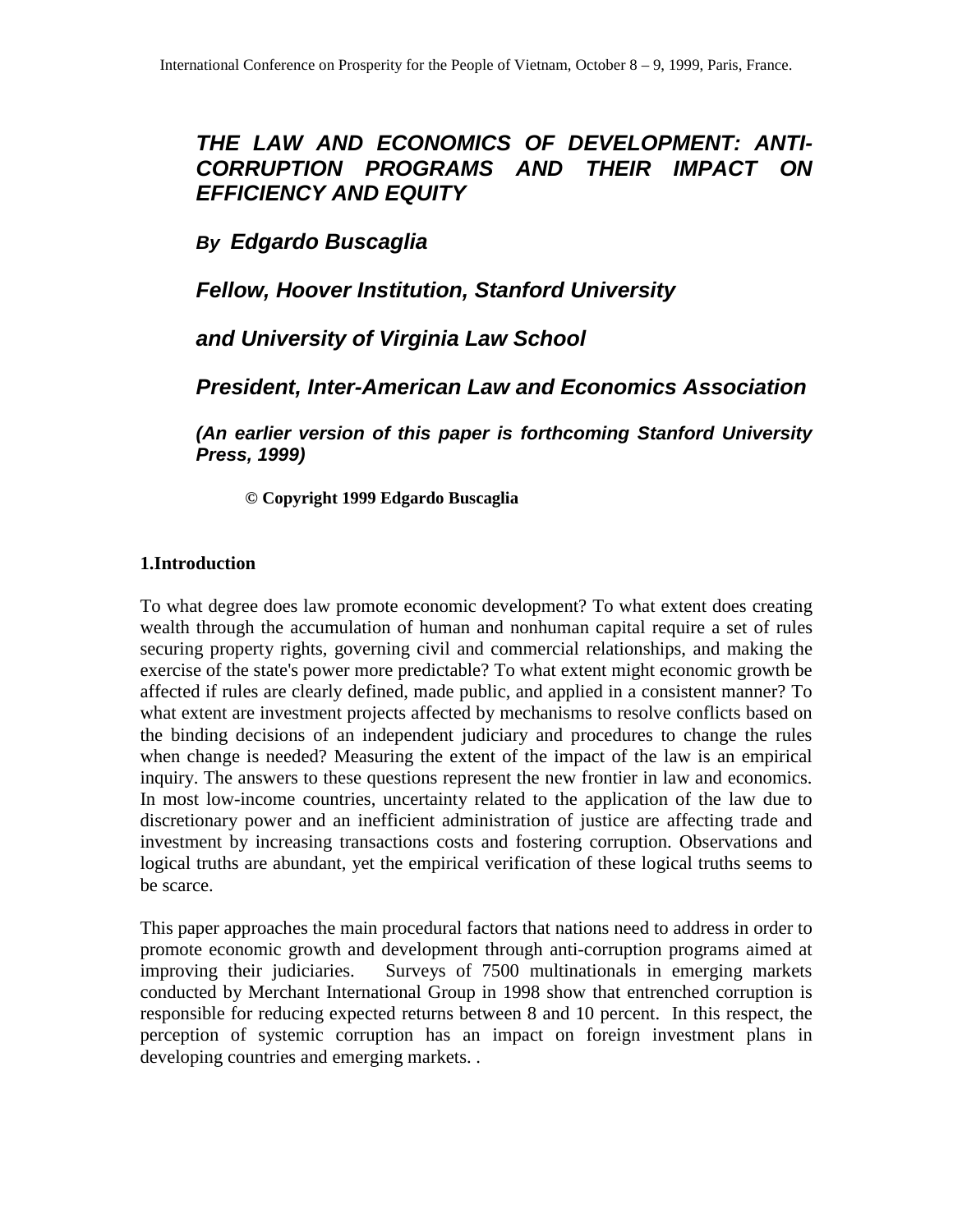The process of economic transformation through deregulation and the privatization of the means of production in many developing countries coupled with intensified international trade of complex goods and services requires a legal framework with clear rules for economic interaction. The magnitude of the economic transformation experienced by many developing countries in recent years involves increasingly complicated contractual relationships among savers, producers, investors, and customers. This process of growth needs a system of rules able to enhance risk management in a increasingly complex economy. Legal, judicial, and alternative dispute resolution systems are potential institutional improvements in how society deals with higher social complexity and increasing risks generated by human interactions. The clear identification and specification of these improved mechanisms is the first problem waiting to be solved by the economic analysis of law in developing countries.

Yet high costs for determining property rights are still common in most developing countries. Corruption, confiscations and multiple, high, and unanticipated taxation applied to the same bundle of property rights again and again, unclear definition of contractual obligations, inconsistent application of the laws, and ad hoc regulations have all made property rights more insecure and have also caused increased transaction costs within the marketplace. This institutional instability increases the discount rate applied to social interactions in future periods, thereby, hampering investments, savings, and the consumption of durable goods. The most interesting question then remains: What are the structures of the most effective legal and judicial mechanisms that would be able to interpret and translate those social norms into laws in less developed countries?

The economic analysis of the law in developing countries represents an attempt to identify changes in laws, regulations, and enforcement mechanisms that, within the legal tradition of each country, would be able to enhance economic efficiency and improve equity. Edmund Kitch (1983) argues that law and economics focuses on the study of the impact of a system of rewards and penalties that affect individual behavior. These rewards and penalties are defined by laws, regulations, doctrines, court cases, social norms, etc. The central goal of law and economics is then to analyze the individuals' and firms' maximizing behavior within a system of rules in order to identify the effects of laws. In this sense, law and economics follows a methodology compatible with a legal realism and within an elaborate framework of analysis provided by microeconomic theory. Thus, an understanding of how to enhance a more efficient social order through legal reform can be attained through an empirical study of human behavior.

Law and economics of development focuses its attention on the effects that wellfunctioning legal and judicial systems have on economic efficiency and development. Adam Smith states in his *Lectures on Jurisprudence* that a factor that "greatly retarded commerce was the imperfection of the law and the uncertainty in its application...." (Smith, p. 528). Entrenched corrupt practices within the public sector (i.e. official systemic corruption) hampers the clear definition and enforcement of laws and therefore, as Smith (1978) stated, commerce is impeded.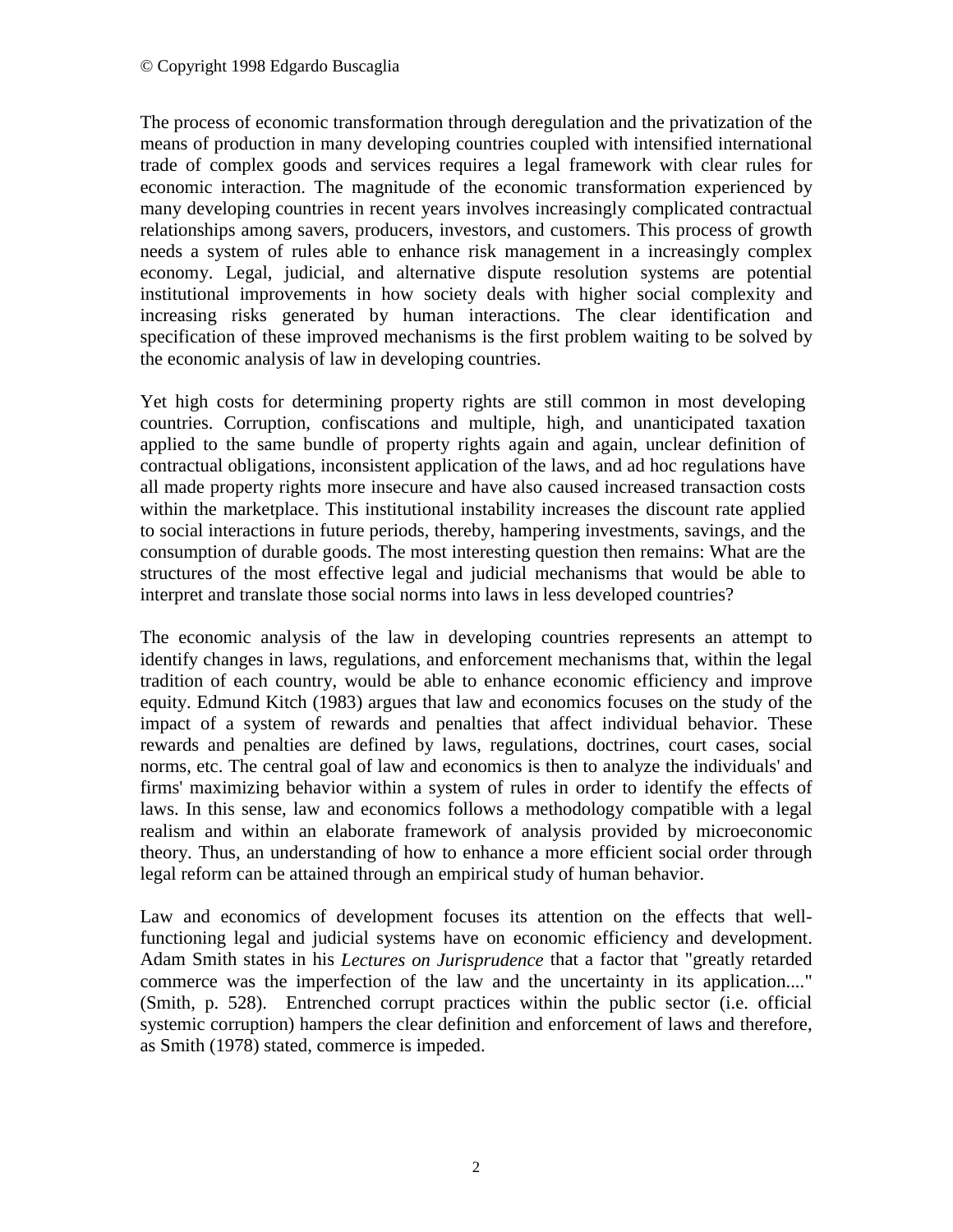Systemic corruption within the public sector can be defined as the systematic use of public office for private benefit that results in the reduction in the quality or availability of public goods and services (Buscaglia, 1997). In these cases, corruption is systemic when a government agency only supplies a public good or service if an unwilling and uncompensated transfer of wealth takes place from an individual or firm to the public sector through bribery, extortion, fraud, or embezzlement.

Rose-Ackerman (1997, p. 5) states that "widespread corruption is a symptom that the state is functioning poorly." In fact, the entrenched characteristic of official corrupt practices is rooted in the abuse of market or organizational power by public sector officials (Buscaglia, 1997, p. 277). Many studies have already shown that the presence of perceived corruption retards economic growth, lowers investment, decreases private savings, and hampers political stability (Maoro, 1995; Schleifer and Vishny, 1993). Moreover, foreign direct investment has demonstrated a special negative reaction to the presence of corruption within the public sectors in developing countries (Leiken, 1996) while Lambsdorff (1998) also shows that the degree of corruption of importing developing countries affects the trade structure of exporting countries.

Many scholars have provided path-breaking contributions to the economic analysis of corruption. Studies focusing on describing corrupt practices and on analyzing the impact of corruption on economic development are abundant. Low compensation and weak monitoring systems are traditionally considered to be the main causes of corruption. In Becker-Stigler (1974), and Klitgaard (1991), official corruption through bribery of public officials reduces the expected punishment faced by potential criminals and thus hampers deterrence. In this context, increasing the salaries of public enforcers and/or paying private enforcement agencies for performance would tend to improve the quality of enforcement.

Rose-Ackerman (1978), Macrae (1982), Shleifer and Vishny (1993), and Maoro (1995) provide alternative approaches to the economic analysis of corruption. In these studies, corruption is considered to be a behavioral phenomena occurring between the state and the market domains. In all cases, they assume that people and firms respond to incentives by taking into account the probability of apprehension and conviction, and the severity of punishment (Becker, 1993). Of course, in all these studies, ethical attitudes matter. However, the economic analysis of corruption stresses that, to a lesser or greater degree, people respond to incentives.

The existence of official corruption distorts market systems by introducing uncertainty in social and economic interactions (Andvig 1991). Moreover, official corruption is an essential input for the growth of organized criminal groups with the capacity to pose a significant international security threat through the illicit traffic of, among other things, narcotics, nuclear, chemical, and biological materials, alien smuggling, and international money laundering operations (Leiken, 1996).

The literature mentioned above has been providing an outstanding overview of the social situations associated with entrenched corruption within the public sectors. But an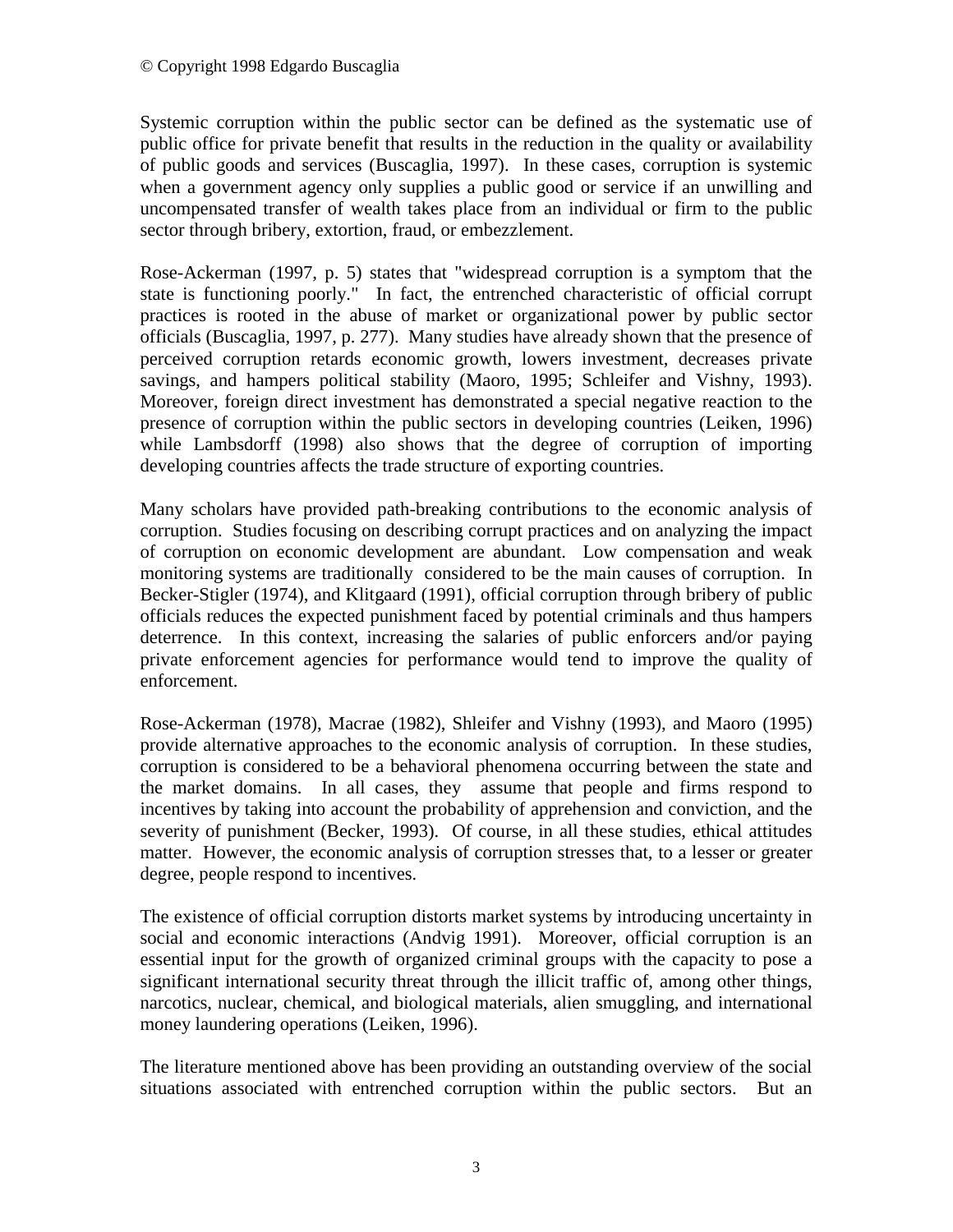economic theory of corruption must contain more than just an account of the general situations enhancing corrupt practices. Therefore, in order to develop reliable anticorruption policies, it is necessary to go beyond the simply descriptive and symptomatic studies of official corruption by focusing much more on the search for scientificallytested causes of corrupt practices in specific institutions within the public sector.. While all of the above studies have made path-breaking contributions to the economic analysis of corruption, the literature has not yet isolated and empirically tested the main legal, organizational, and economic causes of corruption within specific public sector institutions.

This piece advances a review of the causes of corruption within the judiciary in developing countries. Corruption within the judiciary (e.g. paying a bribe to win a case) has a profound impact on the average citizen's perception of social equity and on economic efficiency (Buscaglia 1997). The individuals' judgment of how equitable the social environment is must be incorporated into the long term impact of corruption on efficiency. Second, a scientific approach to the study of corruption must be empirically verifiable if we are to develop reliable public policy prescriptions in the fight against official corruption (a review of the latest findings in this area follows). Third, the economic theory of corruption should recognize that official corruption is a significant source of foot-dragging or institutional inertia in public sector and market reforms in developing countries. An account of the private costs and benefits of state reforms as perceived by public officials must also be considered in these cases.

## **1. The Main Causes of Corruption within the Judiciaries in Developing Countries.**

A scientific approach to the analysis of corruption is a necessary requirement in the fight against any social ill. Corruption is no exception. Systemic corruption deals with the use of public office for private benefit that is entrenched in such a way that, without it, an organization or institution cannot function as a supplier of a good or service. The probability of detecting corruption decreases as corruption becomes more systemic. Therefore, as corruption becomes more systemic, enforcement measures of the traditional kind affecting the expected punishment of committing illicit acts become less effective and other preventive measures such as organizational changes (e.g reducing procedural complexities in the provision of public services), salary increases, and other measures become much more effective. The growth and decline of systemic corruption is also subject to laws of human behavior. We must better define those laws before implementing public policy

In this context, in order to design public policies in the fight against corruption, it is necessary to build a data base with quantitative and qualitative information related to all the factors that are thought to be related to certain types of systemic corrupt behavior (embezzlement, bribery, extortion, fraud, and other types). For example, the World Bank is currently assembling a data base of judicial systems worldwide (Buscaglia and Dakolias, 1999). This data base covers those factors associated to relative successes in the fight for an efficient judiciary.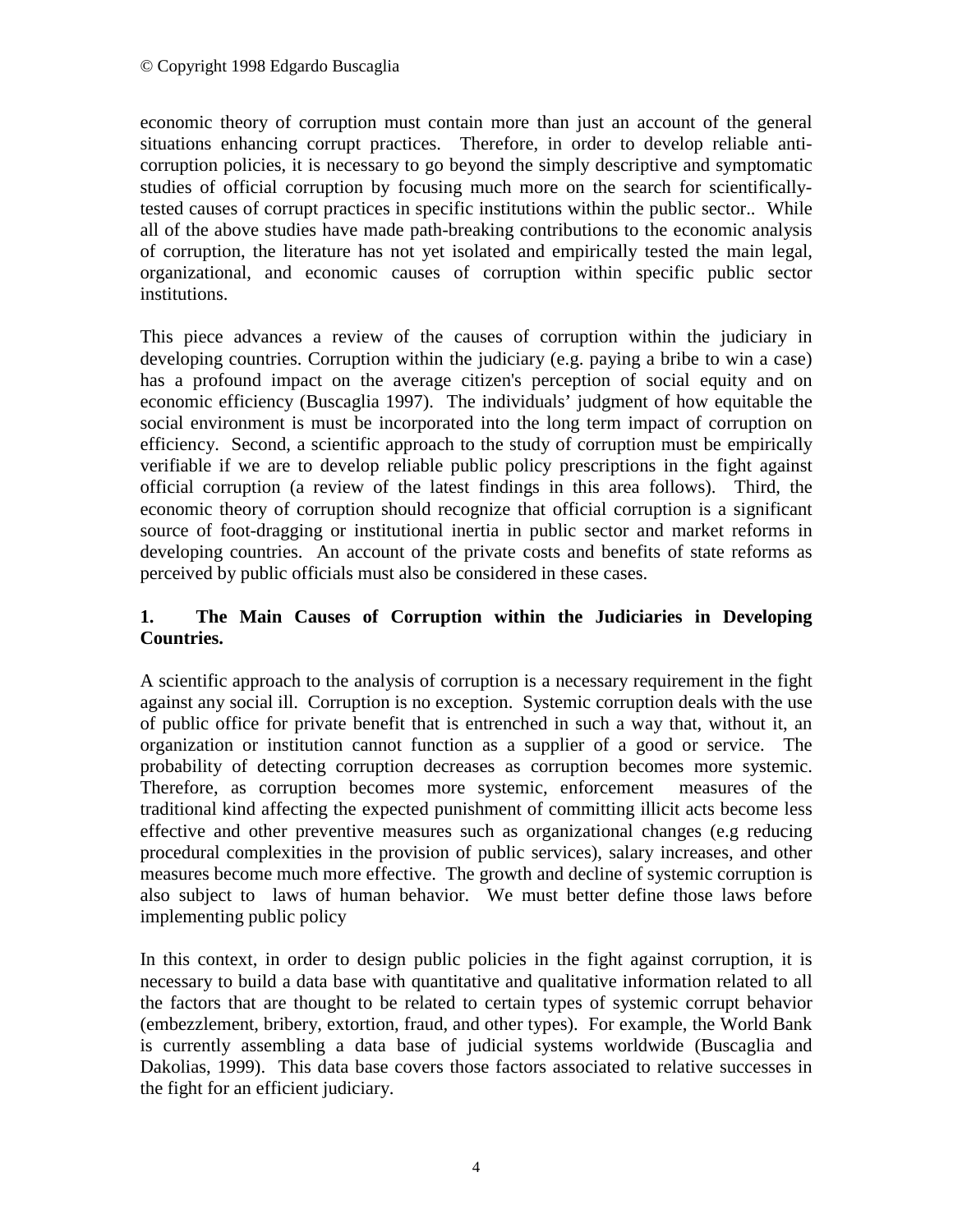International experience shows that specific policy actions are associated with the reduction in the perceived corruption in countries ranging from Uganda to Singapore, to Hong Kong, to Chile. These actions include (the analysis can be addressed during the oral presentation showing empirical data covering Asia, Africa, and Latin America): lowering tariffs and other trade barriers; unifying market exchange and interest rates; eliminating enterprise subsidies; minimizing enterprise regulation, licensing requirements, and other barriers to market entry; privatizing while demonopolizing government assets; enhancing transparency in the enforcement of banking, auditing, and accounting standards; and improving tax and budget administration. Other Institutional reforms hampering corrupt practices include civil service reform, legal and judicial reforms, the strengthening and expansion of civil and political liberties. Finally, we can also mention organizational reforms such as improving administrative procedures based on avoiding discretionary decision making, duplication of functions, while introducing performance standards for all employees (time and production related); determining salaries based on performance standards; reducing the degree of organizational power of each individual in an organization; reducing procedural complexity; and making norms, internal rules, and laws well known among officials and users.

Scholars have already recognized the advantages of going beyond the analysis of the impacts of corruption on economic growth and investment and some have stated the urgent need to isolate the structural features that create corrupt incentives (Rose-Ackerman, 1997). But, only general situations within which corruption may arise have been identified in the literature. These situations are neither overlapping nor exhaustive. A rigorous analysis, however, of the corruption-enhancing factors within the courts are all left unexplored in the literature. The need to develop an empirically-testable anticorruption policy in the courts is a necessary if we are to incorporate the study of corruption into the mainstream of social science.

The empirical frameworks first introduced by Buscaglia (1997) to Ecuador and Venezuela and by Buscaglia and Dakolias (1999) to Ecuador and Chile explain the yearly changes in the reports of corruption within the first instance courts dealing with commercial cases. This work shows that specific organizational structures and behavioral patterns within the courts in developing countries make them prone to the uncontrollable spread of systemic corrupt practices. For example, their work finds that the typical Latin American court provides internal organizational incentives towards corruption. A legal and economic analysis of corruption should be able to detect why the use of public office for private benefit becomes the norm.

In theory, most developing countries possess a criminal code punishing corrupt practices and external auditing systems within the courts for monitoring case and cash flows. However, even if they function properly, these two mechanisms would not be enough to counter the presence of systemic corruption in the application of the law. Other dimensions need to be addressed. Specific and identifiable patterns in the administrative organization of the courts coupled with a tremendous degree of legal discretion and procedural complexities, allow judges and court personnel to extract additional illicit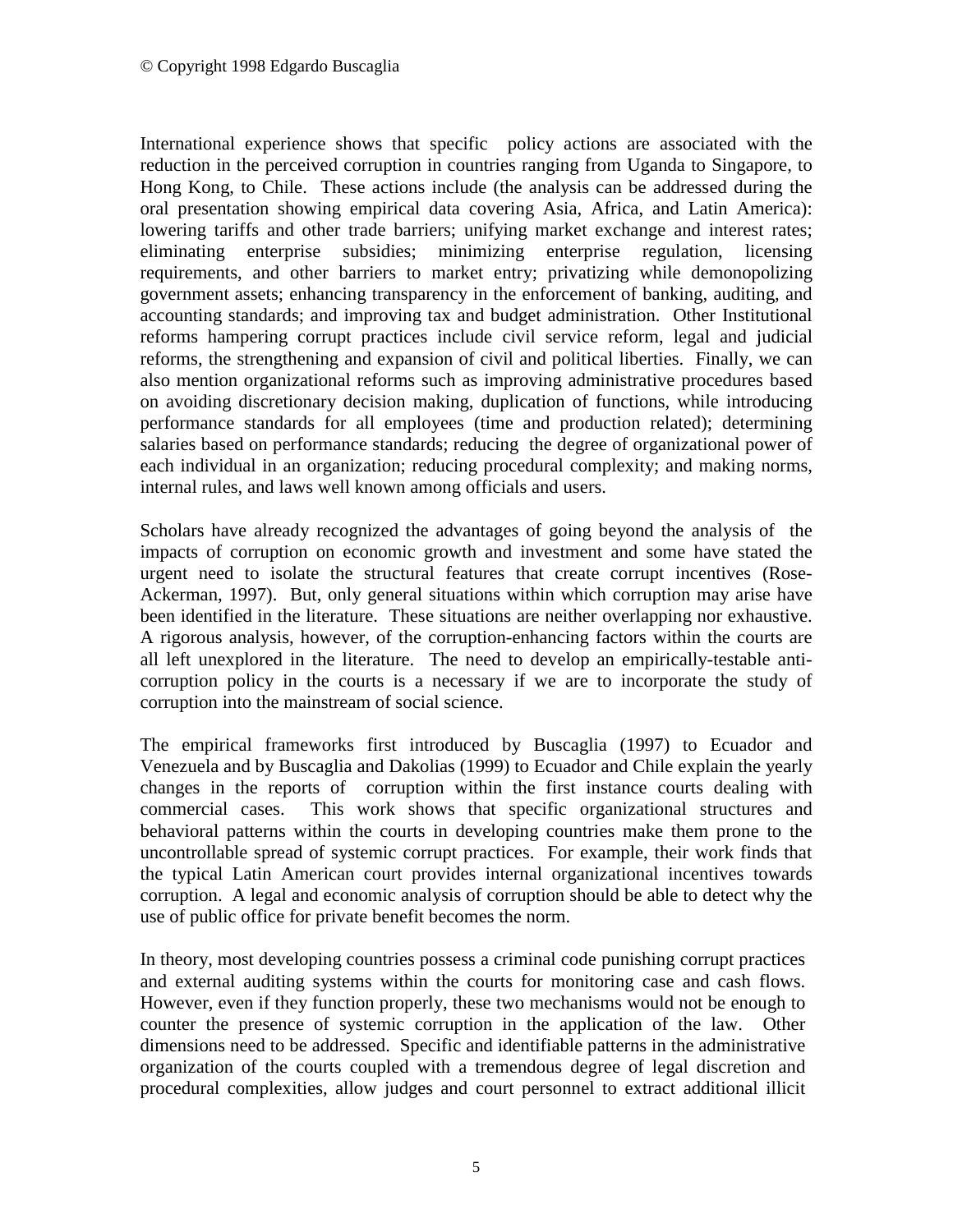fees for services rendered. Buscaglia (1998) also finds that these characteristics fostering corrupt practices are compounded by the lack alternative mechanisms to resolve disputes thus giving the official court system a virtual monopoly. More specifically, according to Buscaglia (1998) and Buscaglia and Dakolias (1999), corrupt practices are enhanced by: **(i)** a higher concentration of internal organizational roles concentrated in the hands of fewer decision makers within the court (e.g. judges concentrating a larger number of administrative and jurisdictional roles within their domain); **(ii)** the added number and complexity of the procedural steps coupled with a lack of procedural transparency followed within the courts; **(iii)** the greater uncertainty related to the prevailing doctrines, laws, and regulations (e.g. increasing inconsistencies found in the application of the jurisprudence by the courts due to, among other factors, the lack of a legal data base and defective information systems within the courts); **(iv)** fewer alternative sources of dispute resolution; and, finally, **(v)** the presence of organized crime groups (e.g. drug cartels), that according to Gambetta (1993), demand corrupt practices from government officials. These four factors associated with corrupt practices provide a clear guideline for public policy making. Developing countries such as Chile and Uganda that have enacted a simpler procedural code while introducing alternative dispute resolutions have at the same time witnessed a reduction in the reports of court-related corruption. Moreover, the different success stories of Singapore and Costa Rica also show that corruption has been reduced by creating specialized administrative offices supporting the courts in matters related to court notifications, budget and personnel management, cash and case flows. These administrative support offices that were shared by many courts have decentralized administrative decisionmaking while reducing the previously high and unmonitored concentration of organizational tasks in the hands of judges (Buscaglia, 1998).

### **3. Corruption and its Long Term Impact on Efficiency and Equity.**

Some scholars have observed that official corruption generates immediate positive results for the individual citizen or organization who is *willing and able* to pay the bribe (Rosenn, 1984). For example, Rose-Ackerman (1997) accepts that "payoffs to those who manage queues can be efficient since they give officials incentives both to work quickly and favor those who value their time highly." She further states that in some restricted cases, widely accepted illegal payoffs need to be legalized (Rose Ackerman 1997). This statement, however, disregards the effects that present entrenched corruption has on people's perception of social equity and on long term efficiency. The widespread effects of corruption on the overall social system always have a pernicious effect on efficiency in the long run. In order to understand this effect, an economic theory of ethics urgently needs to be applied to the understanding of the long term effects of corruption on efficiency.

The average individual's perception of how equitable a social system is has a pronounced effect on his incentives to engage in productive activities (Buscaglia 1997). The literature has delved into many of the negative impacts that corruption has on the efficient allocation of resources. Yet, previous work does not pay attention to the effects that corruption has on the individual's perception of how equitable a social system is.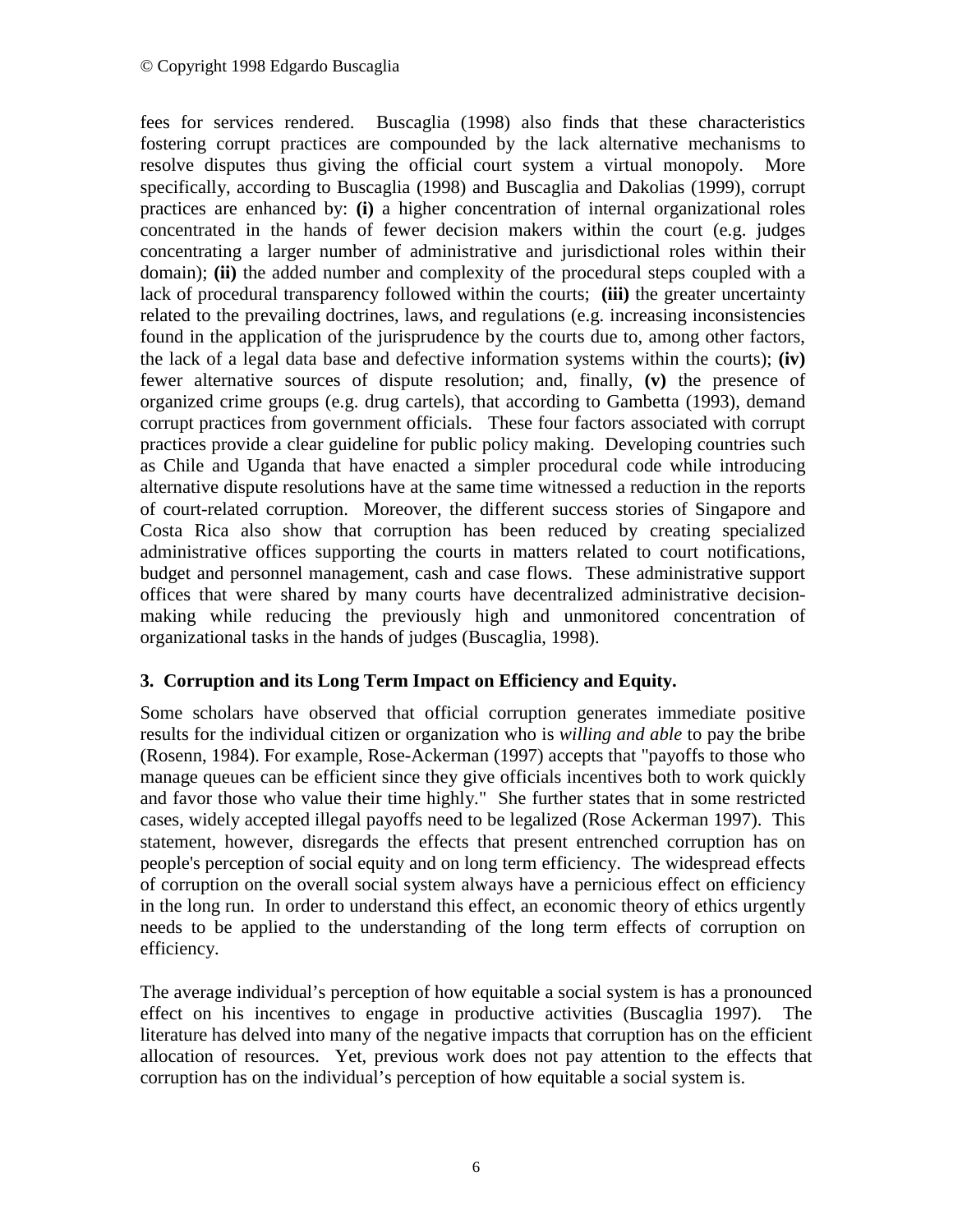#### © Copyright 1998 Edgardo Buscaglia

First, in all developing countries, a vast majority of the population is not able to offer illicit payoffs to government officials, even when they are willing to do so (Buscaglia 1997) and, second, the hope to legalize illicit payoffs may have no impact on social behavior in societies where most social interactions are not ruled by modern laws but by multiple layers of customary and religious codes of behavior.

A significant impact of corruption on future efficiency is channeled through the effect that official corrupt practices have on the average citizen's perception of social equity. Homans (1974) shows that in any human group, the relative status given to any member is determined by the "group's perception" of the member's contribution to the relevant social domain. Homans further states that changes in the relative wealth-related status of an individual member without a perceived change in his social contribution will face open hostility by the other members of society (e.g. envy may generate retaliation and destruction of social wealth). Therefore, within Homans' view, in cases of corrupt practices, a "socially unjustified" increase in the wealth-related status of those who offer and accept bribes represents a violation of the average citizen's notion of what constitutes an "equitable hierarchy" of statuses within society.

Homans' theory of ethics can be applied to the understanding of the effects of official systemic corruption on efficiency over time. Those members of society who are neither able nor willing to supply illicit incentives will be excluded from the provision of any "public good" (e.g., court services). In this case. even though corruption may remove red tape for those who are able and willing to pay the bribe, the provision of public services becomes inequitable in the perception of all of those who are excluded from the system due to their inability or unwillingness to become part of a corrupt transaction. This sense of inequity has a long term effect on social interaction. Systemic official corruption promotes an inequitable social system where the allocation of resources is perceived to be weakly correlated to generally accepted rights and obligations. Buscaglia (1997) shows that a "perceived" inequitable allocation of resources hampers the incentives to generate wealth by those who are excluded from the provision of basic public goods. The average citizen, who cannot receive a public service due to his inability to pay the illegal fee, ceases to demand the public good from the official system (Buscaglia, 1997). In many occasions, the higher price imposed by corrupt activities within the public sector force citizens to seek alternative community-based mechanisms to obtain the public service (e.g. alternative dispute resolution mechanisms such as neighborhood councils). These community-based alternative private mechanisms, however, do not have the capacity to generate precedents in certain legal disputes affecting all society (e.g. human rights violations or constitutional issues) as the state's court system does. Hernando de Soto's account of these community-based institutions in Peru attest to the loss in a country's production capabilities due to the high transaction costs of access to public services (de Soto 1989).

One may initially think that, by eliminating bureaucratic red-tape, the payment of a bribe can also enhance economic efficiency. However, this is a fallacy because corruption may benefit the individual who is *able and willing* to supply the bribe. However, as described above, the social environment is negatively affected by a diminishing economic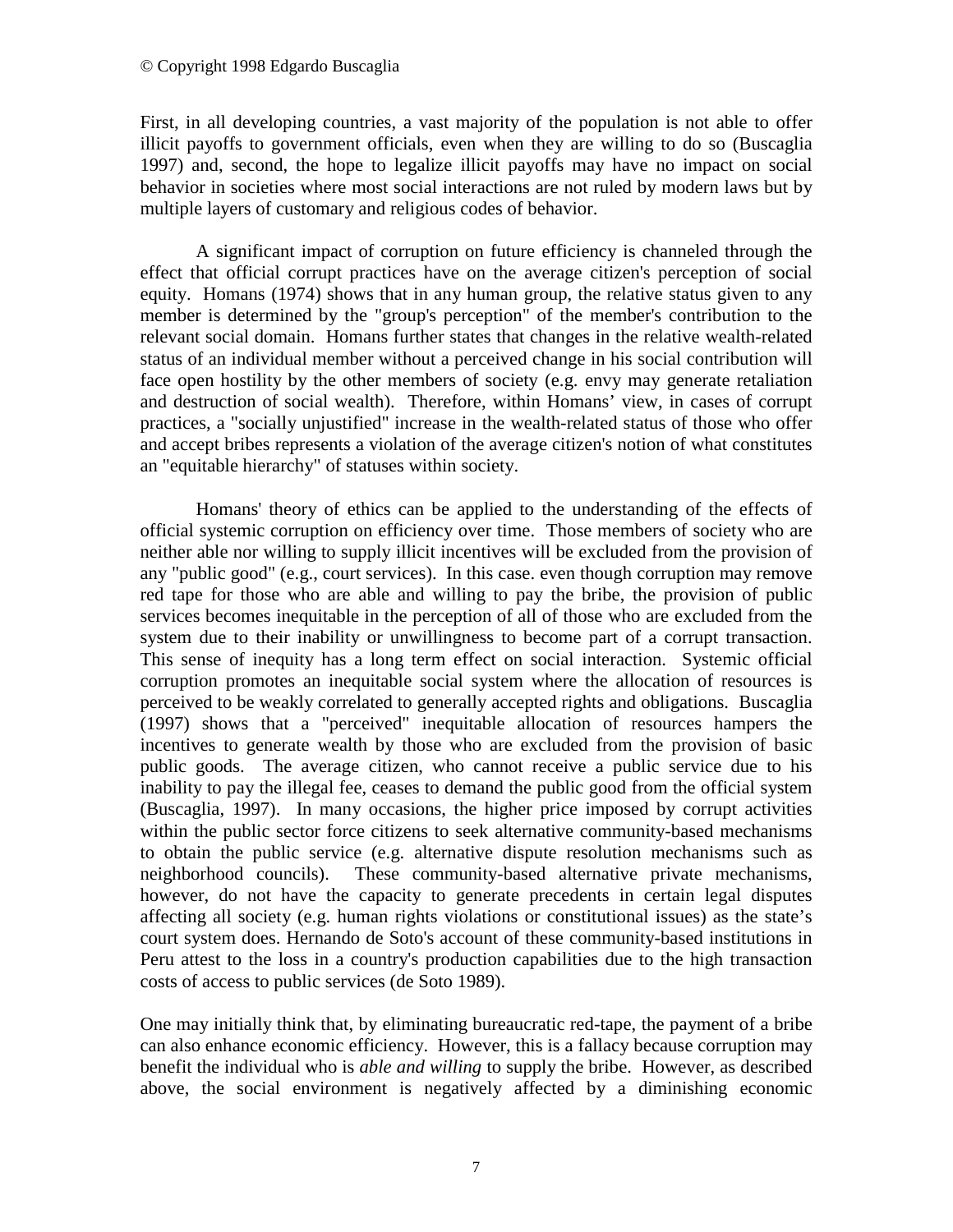productivity over time caused by the general perception that the allocation of resources is determined more by corrupt practices and less by productivity, and therefore, is inherently inequitable. This creates an environment where individuals, in order to obtain public services, may need to start seeking illicit transfers of wealth to the increasing exclusion of productive activities. In this respect, present corruption decreases future productivity, thereby reducing efficiency over time.

### **4• Corruption and Institutional Inertia**

Whenever designing anti-corruption policies within the legal and judicial domains, we must take into account not only the costs and benefits to society of eradicating corruption in general, but also the changes in present and future individual benefits and costs as perceived by public officials whose illicit rents will tend to diminish due to anticorruption public policies. Previous studies argue that institutional inertia in enacting reforms stems from the long term nature of the benefits of reform in the reformers' mind, such as enhanced job opportunities and professional prestige (Buscaglia, Dakolias, and Ratliff 1995). These benefits cannot be directly captured in the short term by potential reformers within the government. Contrast the long term nature of these benefits with the short term nature of the main costs of reform, notably a perceived decrease in the state officials' illicit income. This asymmetry between short term costs and long term benefits tends to block policy initiatives related to public sector reforms. Reform sequencing, then, must ensure that short term benefits compensate for loss of rents faced by public officers responsible for implementing the changes. In turn, reform proposals generating longer term benefits to the members of the court systems need to be implemented in later stages of the reform process (Buscaglia, Ratliff, and Dakolias 1996).

For example, previous studies of judicial reforms in Latin America argue that the institutional inertia in enacting reform stems from the long term nature of the benefits of reform, such as increasing job stability, judicial independence, and professional prestige. Contrast the long term nature of these benefits with the short term nature of the main costs of judicial reform to reformers (e.g. explicit payoffs and other informal inducements provided to court officers). This contrast between short term costs and long term benefits has proven to block judicial reforms and explains why court reforms, which eventually would benefit most segments of society, are often resisted and delayed (Buscaglia, Dakolias, and Ratliff 1995). In this context, court reforms promoting uniformity, transparency, and accountability in the process of enforcing laws, would necessarily diminish the court-personnel's capacity to seek extra-income through bribes. Reform sequencing, then, must ensure that short term benefits to reformers compensate for loss of illicit rents previously received by court officers responsible for implementing the changes. That is, initial reforms should focus on the public officials' short term benefits. In turn, court reform proposals generating longer term benefits need to be implemented in later stages of the reform process.

Additional forces also enhance the anti-corruption initiative. We usually observe that periods of institutional crisis come hand-in-hand with a general consensus among public officials to reform the public sector. For example, within the judiciary, a public sector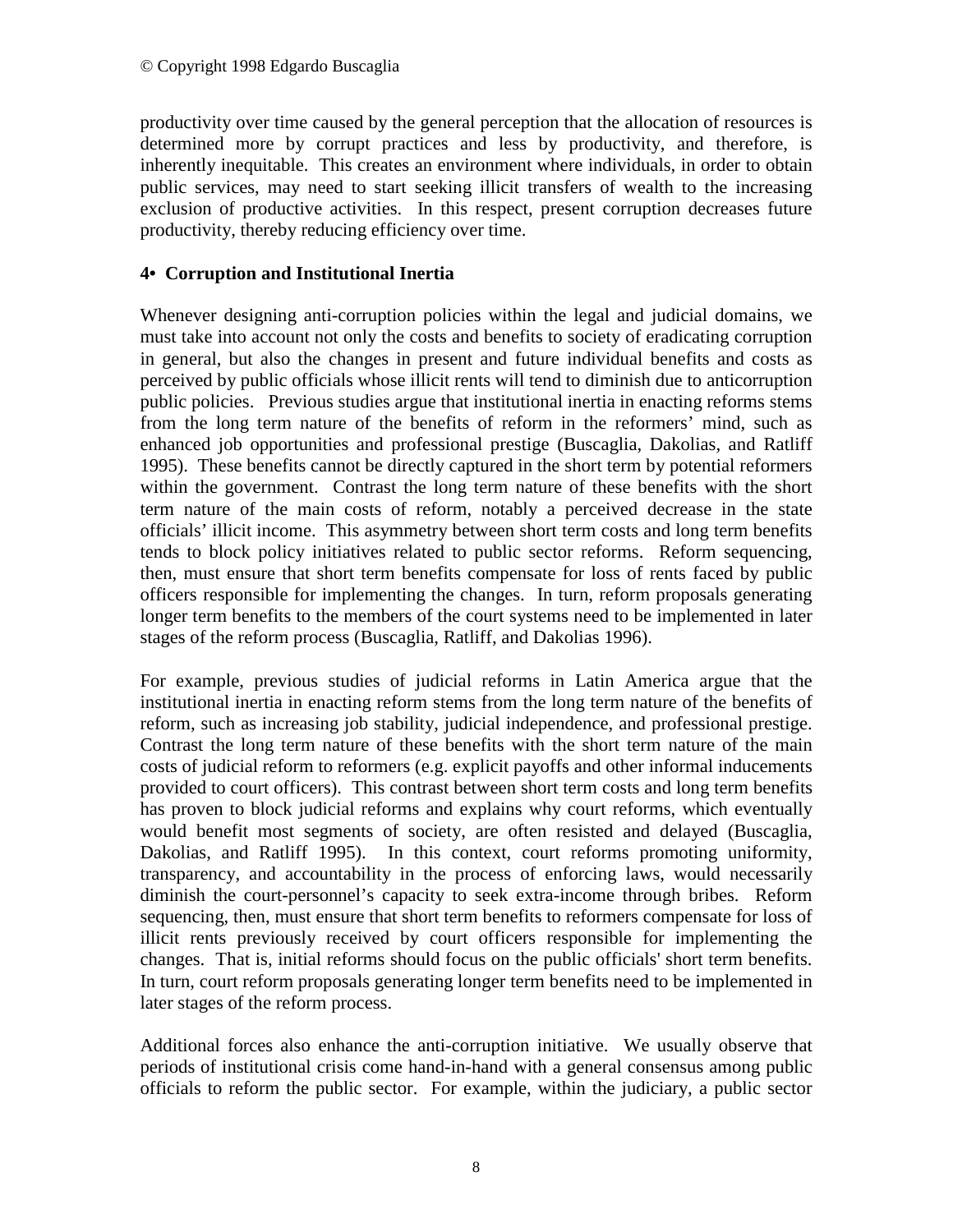crisis begins at the point where backlogs, delays, and payoffs increase the public's cost of accessing the system. When costs become too high, people restrict their demand for court services to the point where the capacity of judges and court personnel to justify their positions and to extract illicit payments from the public will diminish. At that point court officials increasingly embrace reforms in order to keep their jobs in the midst of public outcry (Buscaglia, Dakolias, and Ratliff, p. 35). At this point, the public agency would more likely be willing to conduct deeper reforms during a crisis as long as reform proposals contain sources of short term benefits, such as higher salaries, institutional independence, and increased budgets. It comes as no surprise, then, that those developing countries undertaking judicial reforms have all experienced a deep crisis in their court system. For example, important judicial reforms implemented in Costa Rica, Chile, Ecuador, Hungary, and Singapore make our point (Buscaglia and Dakolias, 1999). In each of these five cases, additional short term benefits guaranteed the political support of key magistrates who were willing to discuss judicial reform proposals only after a deep crisis threatened their jobs (Buscaglia and Ratliff, 1997). These benefits included generous early retirement packages, promotions for judges and support staff, new buildings, and expanded budgets.

Nevertheless, to ensure lasting anti-corruption reforms, short term benefits must be channeled through permanent institutional mechanisms capable of sustaining reform. The best institutional scenario is one in which public sector reforms are the by-product of a consensus involving the legislatures, the judiciary, bar associations, and civil society. We need to keep in mind, however, that legislatures are sometimes opposed to restructuring the organization of the courts in particular and other public institutions in general from which many of the members of the legislature also extract illicit rents.

This paper has provided a review of the most recent literature related to the economic causes of entrenched corruption within the public sector in general and particularly within the court systems in developing countries. This study stresses the need to develop scientific explanations of corruption containing objective and well-defined indicators of corrupt activities. Along these lines, this paper proposes that the joint effects of organizational, procedural, legal, and economic variables are able to significantly explain the occurrence of corruption within the courts in developing countries.

Additionally, this paper describes how equity considerations by individuals have an impact on long term efficiency. Previous work of social psychologists could shed more light in future studies linking the impact of corruption on equity and efficiency.

Finally, in order to understand and neutralize institutional inertia during anti-corruption reforms, all future studies must incorporate the identification of those costs and benefits that are relevant to those who reform public sector institutions and are responsible for implementing new anti-corruption policies.

The main question then to be asked in the development of any anti-corruption public policy approach is the following: how to generate public policies based on sound and scientific principles that at the same time can be accepted and adopted by civil society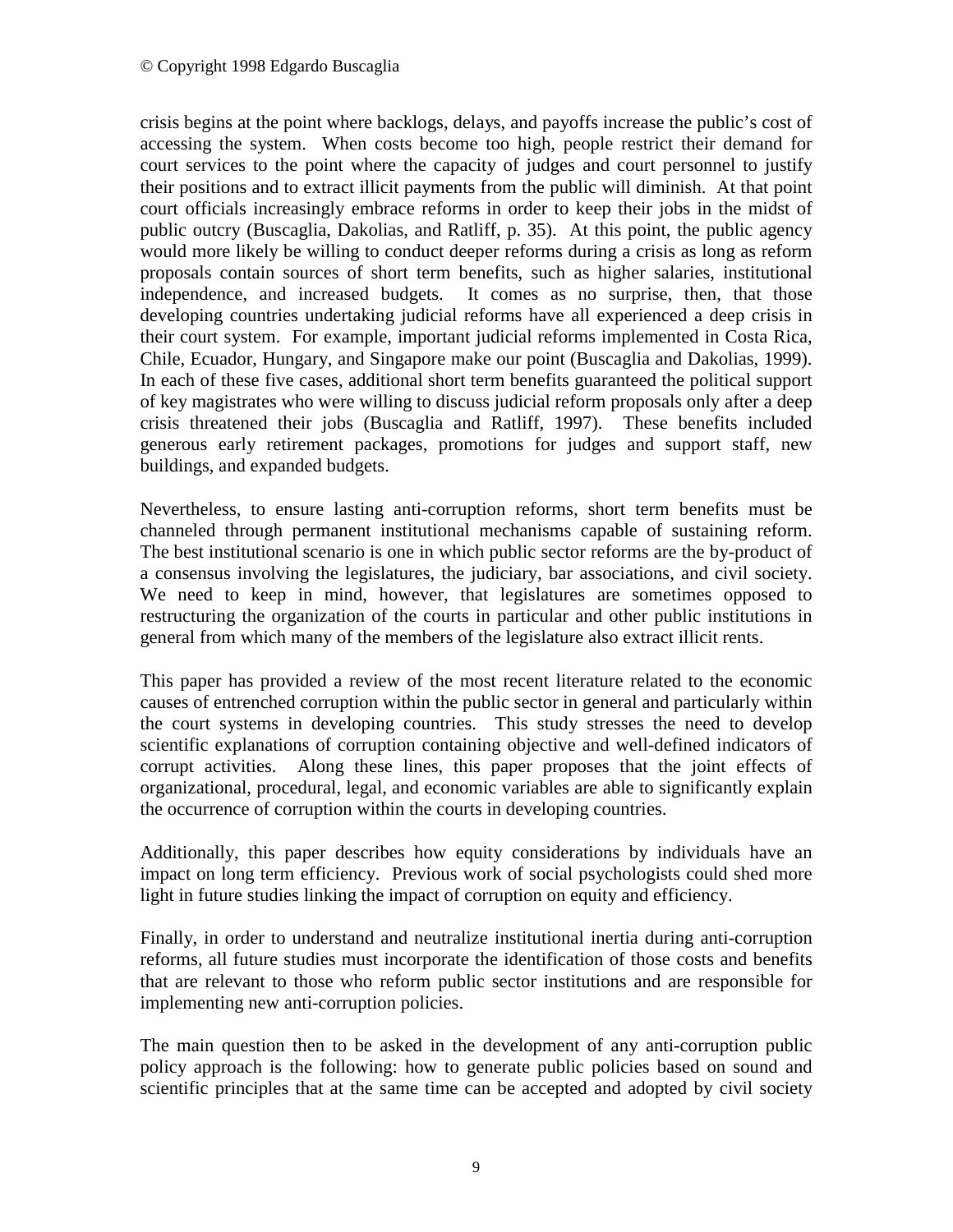and the public sector alike?. The answer to this question is a necessary condition to develop a still absent international public policy consensus in the fight against corruption.

### **REFERENCES**

- Andvig, Jens Christopher (1989), "Korrupsjon i Utviklingsland (Corruption in Developing Countries)", 23 *Nordisk Tidsskrift for Politisk Ekonomi*, pp. 51-70
- Becker, Gary and Stigler, George (1974), "Law Enforcement, malfeasance, and Compensation of Employees," *Journal of Legal Studies* 3: 1-18
- Becker, Gary (1993), "Nobel Lecture: The Economic way of Thinking About Behavior" *Journal of Political Economy*, 108: 234-267
- Buscaglia, Edgardo (1997), Corruption and Judicial Reform in Latin America, *Policy Studies Journal*, Vol 17, No 4.
- Buscaglia, Edgardo (forthcoming, 1997) "An Economic Analysis of Corrupt Practices within the Judiciary in Latin America" in *Essays in Law and Economics V*, Kluwer Press
- Buscaglia, Edgardo (1995). Stark Picture of Justice in Latin America, *The Financial Times*, March 21, p. A 13.
- Buscaglia, Edgardo and Maria Dakolias (1999) "Comparative International Study of Court Performance Indicators: A Descriptive and Analytical Account" Legal and Judicial Reform Unit Technical Paper (forthcoming), The World Bank.
- Buscaglia, Edgardo and Maria Dakolias (1996). A Quantitative Analysis of the Judicial Sector: The Cases of Argentina and Ecuador. World Bank Technical Paper No 353, Washington DC: The World Bank
- Buscaglia, Edgardo, William Ratliff, and Maria Dakolias (1995). Judicial Reform in Latin America: A Framework for National Development in *Essays in Public Policy*., Hoover Institution, Stanford University.
- Buscaglia, Edgardo and Thomas Ulen (1997) " A Quantitative Assessment of the Efficiency of the Judicial Sector in Latin America" in *International Review of Law and Economics*, Vol. 17, No 2, New York, NY: Elsevier Science
- Bussani, Mauro and Ugo Mattei (1997), "Making the Other Path Efficient: Economic Analysis and Tort Law in Less Developed Countries" in *Law and Economics of Development* , Buscaglia, Edgardo, William Ratliff, and Robert Cooter (eds.), Greenwich, CT: JAI Press.
- Cooter, Robert (1996), "The Rule of State Law and the Rule-of-Law State: Economic Analysis of the Legal Foundations of Development," in Buscaglia, Edgardo, Ratliff,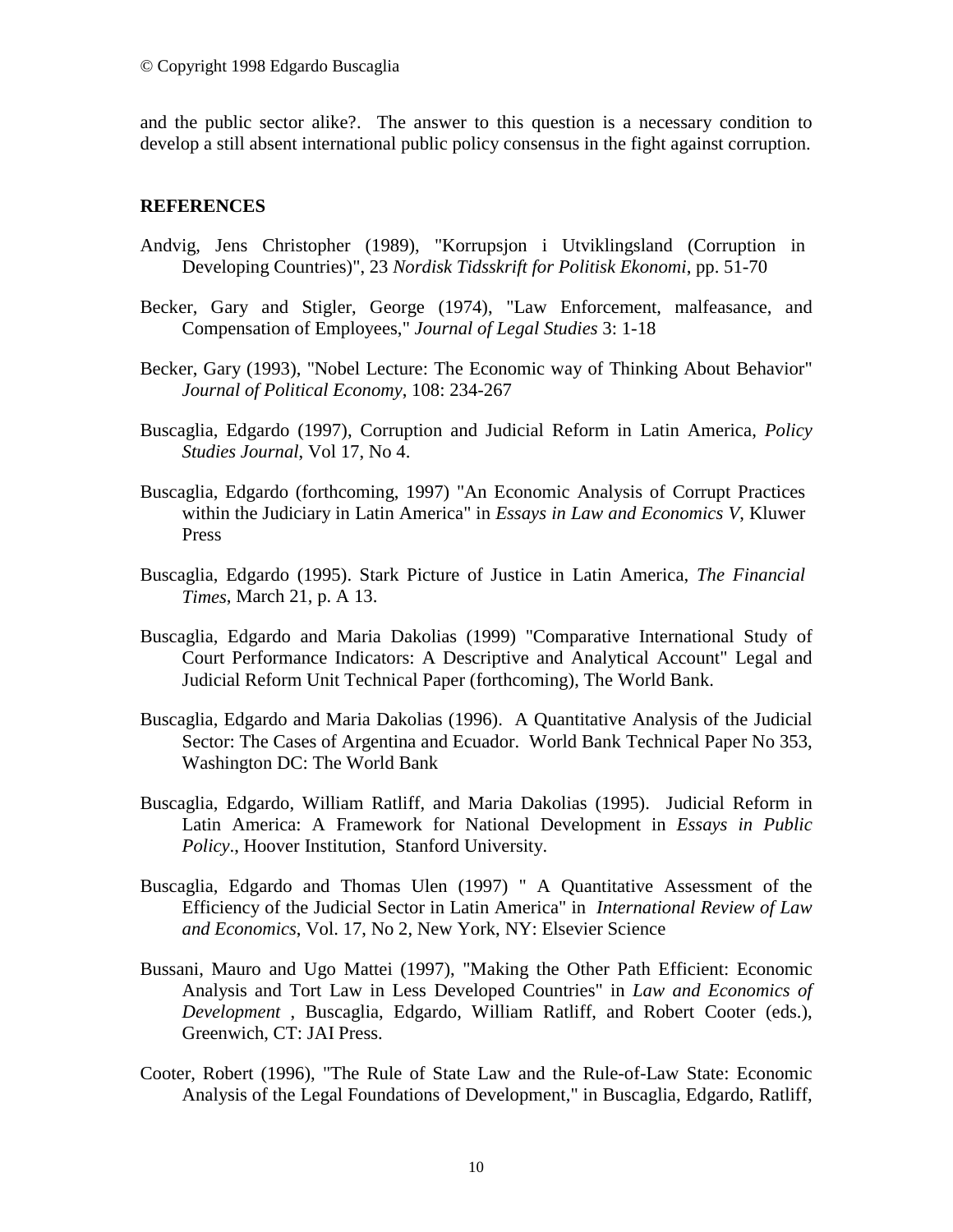William, and Cooter, Robert (eds) *Law and Economics of Development*, Greenwich, CT: JAI Press.

- de Soto, Hernando (1989), *The Other Path*, New York: Harper and Row.
- Gambetta, Diego (1993), *The Sicilian Mafia*, Cambridge, MA: Harvard University Press
- Leiken, Robert S. (1996), "Controlling the Global Corruption Epidemic" *Foreign Policy* 5, pp. 55-73
- Klitgaard, Robert (1991), *Adjusting to Reality: Beyond State versus market in Economic Development*, San Francisco, ICS Press
- Homans, George C. (1974), *Social Behavior: Its Elementary Forms*. New York, Harcourt Brace Jovanovich Inc.
- Lambsdorff, Johann Graf (1998), "An Empirical Investigation of Bribery in International Trade" *The European Journal Of Development Research*, Vol. 10, No 1, June
- Macrae, J. (1982), "Underdevelopment and the Economics of Corruption: A Game Theory Approach" *World Development* 10 (8), pp. 677-687
- Mauro, Paolo (1995), "Corruption and Growth", *Quarterly Journal of Economics,* 110: pp. 681-71
- Merchant International Group Survey, Financial Times, March 12, 1999, pp. 3 and 22
- Ratliff, William and Edgardo Buscaglia (1997), "Judicial Reform: The Neglected Priority in Latin America," *Annals of the National Academy of Social and Political Science,* 1996
- Rose Ackerman, Susan (1978), "Corruption: A Study in Political Economy", New York: Academic Press
- Rose-Ackerman, Susan (1997), "Corruption and Development" Manuscript (Draft # 3, ABCDE CONF.)
- Shleifer, A and Vishny, R. W. (1993), "Corruption" *Quarterly Journal of Economics*, 108: 599-617
- Smith, Adam (1978), Lectures on Jurisprudence, Oxford, Oxford University Press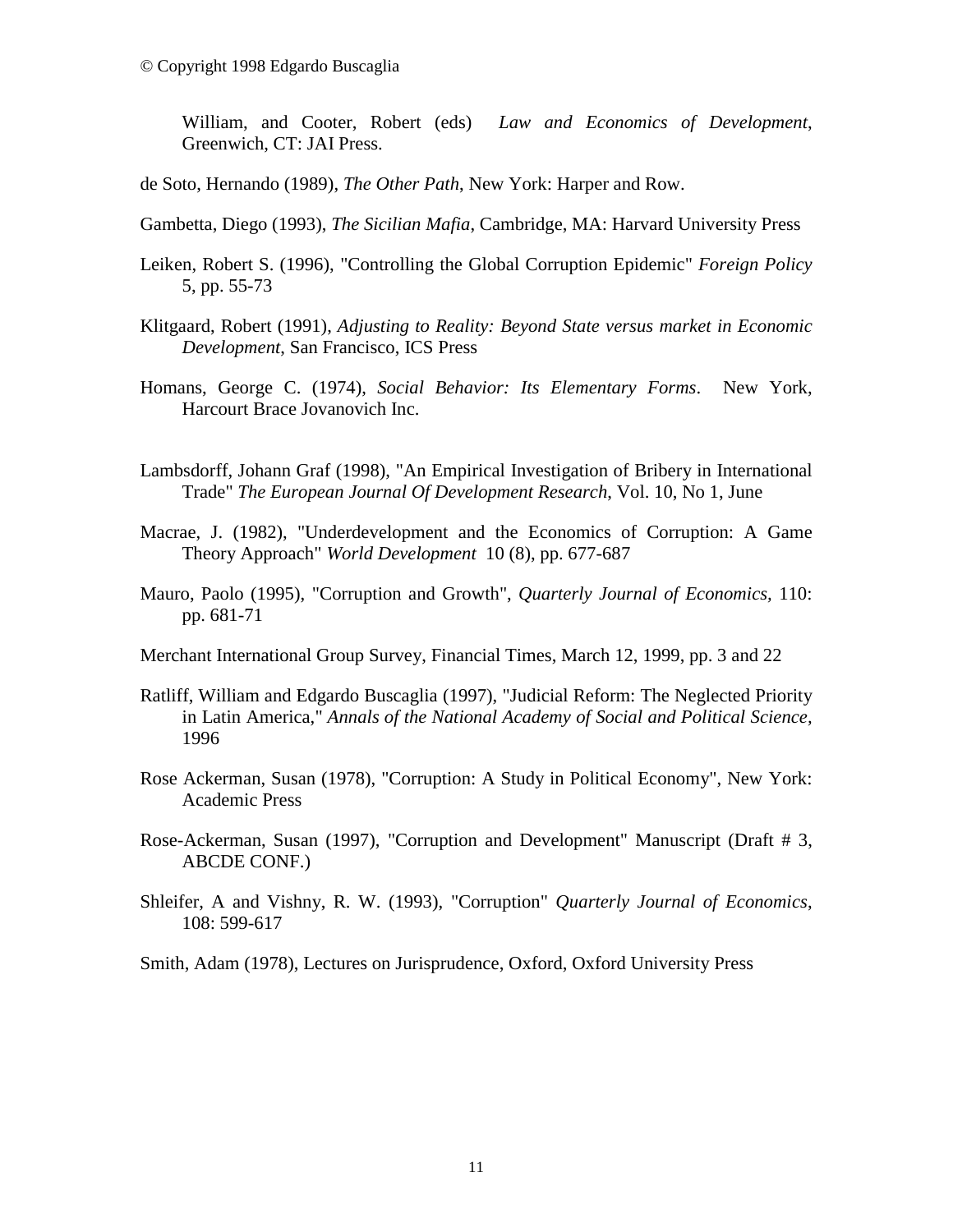# **Author's Biography**

Professor Ed Buscaglia is a fellow at Stanford University's Hoover Institution since 1991 and at the University of Virginia Law School (starting 1999). He is also the president of the Inter American Law and Economics Association and a legal and economic senior adviser to several international organizations in the United States and Europe.

Dr. Buscaglia is an expert on the impact of legal and judicial frameworks on economic development. His current research focuses on the macroeconomic and microeconomic causes and consequences of public sector corruption; intellectual property rights and their effect on investment in developing countries; the economic impact of the judicial sector; and the factors affecting legal and economic integration in developing countries.

Some of his recent publications include Judicial Corruption in Developing Countries (Stanford U., Press, 1999) ) Judicial Reform in Latin America: A Framework for National Development (Hoover Essays in Public Policy, 1995); "A Quantitative Analysis of Counterfeiting Activities in Developing Countries" (Jurimetrics Journal, 1995); "Corruption and Judicial Reform in Latin America" (Policy Studies, 1996); (with Maria Dakolias) Judicial Reform in Latin America: The Experiences of Argentina and Ecuador (World Bank Press, 1996); (with Thomas Ulen) "A Quantitative Analysis of the Efficiency of the Judicial Sector" (International Review of Law and Economics, 1997); (with Clarisa Long) U.S. Foreign Policy and Intellectual Property Rights in Latin America (Hoover Essays in Public Policy, 1997); An Economic and Jurimetric Analysis of Public Sector Corruption (Essays in Law and Economics, Elgar Press 1997); (with J. L. Guerrero) Benchmarking Procedural Times: A Quality Control Approach to Court Delays (Benchmarking for Quality Management & Technology, 1997). Buscaglia is also the coeditor (with William Ratliff and Robert Cooter) of The Law and Economics of Development (JAI Press) and the coauthor (with William Ratliff) of Legal and Judicial Reforms in Latin America: Political and Economic Implications (forthcoming 1998). Ed Buscaglia is also an op-ed contributor to the Wall Street Journal, London's Financial Times, the Christian Science Monitor, the Washington Times, and the Miami Herald.

Dr. Buscaglia serves as a member of the board on Governance of Transparency International (an international anticorruption alliance based in Berlin) and as a director and member of the board of Analysis and Programming International Consulting Group.

Dr. Buscaglia has been holding teaching positions as a faculty member since 1984 at Washington College, Georgetown University, the University of Illinois, and the National University of Buenos Aires in Argentina.

Dr. Buscaglia received his master's in law and economics and Ph.D. in economics from the University of Illinois at Urbana-Champaign; he received his postdoctoral training in law at the Jurisprudence and Social Policy Program at the University of California at Berkeley Law School.. He was a Fulbright and ITT scholar between 1985 and 1989, he is the director and vice president of the Latin American Law and Economics Association,